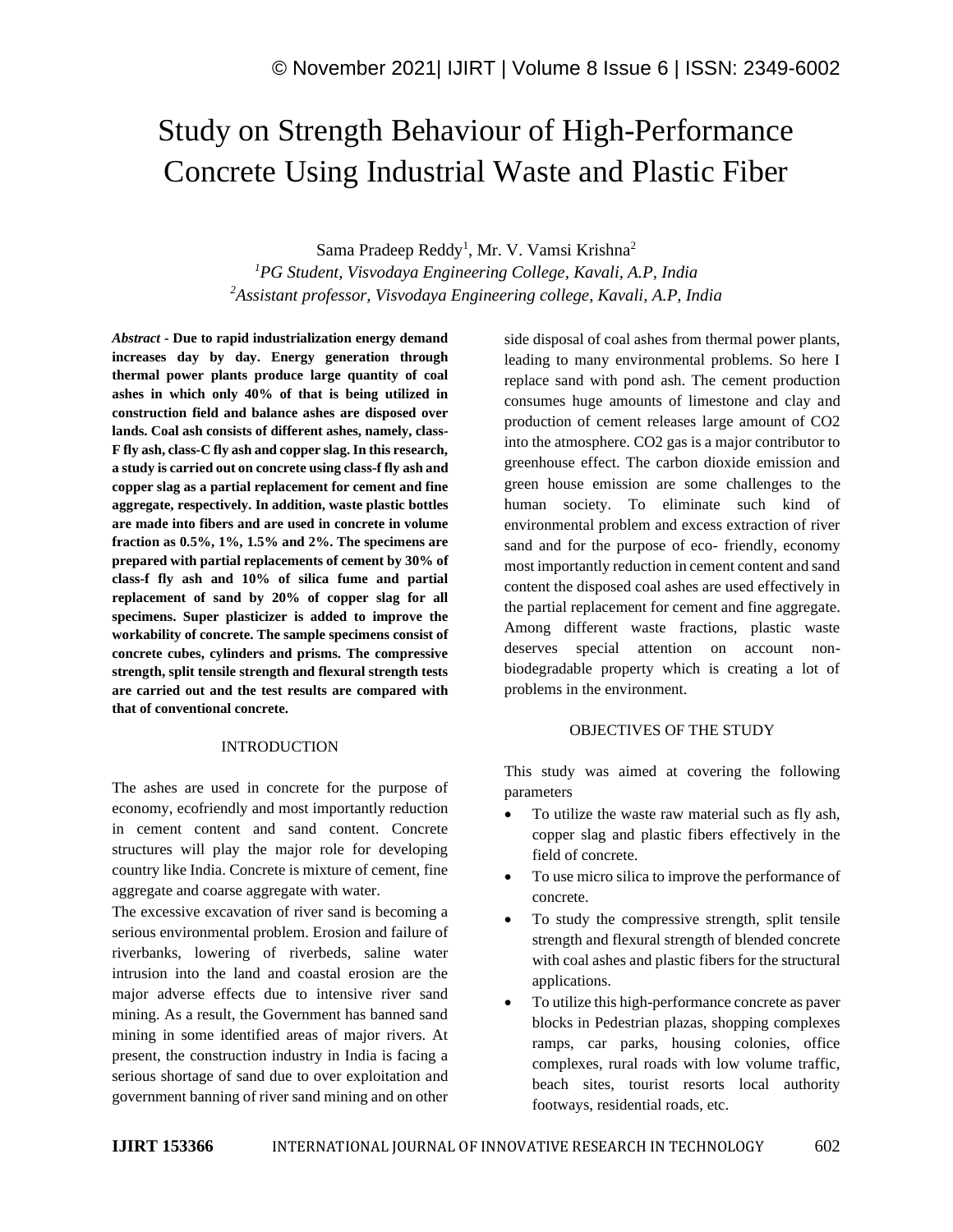# LITERATURE REVIEW

The following literature studies gave a glimpse of how industrial wastes are used in concrete and about fiber reinforced concrete. A review of literature state that several investigations are previously performed on fly ash concrete.

Mohd Syahrul Hisyam et al, [2010] mentioned that Bottom ash (BA) from Thermal power plant is estimated to increase in the develop country such as India China, Malaysia and other countries where landfill for damped is limited. This coal bottom ash is physically coarse, porous, glassy, granular, greyish and incombustible materials that are collected from the bottom of furnaces that burn coal. The type of bottom ash produced depends on the type of furnace and also the sources of coal. From the burning process of coal, 80% of product will become fly ash and remain 20% of product is bottom ash. The aim of their study is to investigate the Feasibility and potential use of washed bottom ash in the application of concrete.

R.Kandaswamy and Murugesan [2011] investigated that there are many different kind of fiber reinforced concrete, the fiber which can be steel, asbestos. nylon, polythene and glass etc. the addition of fibers in concrete will improve the properties of concrete. There are many research done on fiber reinforced concrete using steel fibers. Hence in their project they made an attempt to study the influence of addition of plastic fibers i.e. polythene fibers at a dosage of 0.5 % by weight of cement. And M20 grade of concrete specimen were casted and tested at the day of 7 and 28 days of curing. And the compressive strength of FRC is compared with normal conventional concrete. And the results indicates that the addition of plastic fiber in concrete improves the strength of the concrete up to 2.45% when compare to normal conventional concrete. The split tensile strength of plastic fiber reinforced concrete (PFRC) shows good strength when compare to conventional concrete without plastic fibers.

## MIX DESIGN AND EXPERIMENTAL INVESTIGATION

MIX DESIGN OF M20 GRADE CONCRETE: An example of calculating the required quantities of different materials for a considered proportion is given below

Target mean strength  $= 26.6$  N/mm2

| Water cement raio            |     | 0.55                |
|------------------------------|-----|---------------------|
| Cement content               | $=$ | 338 kg/m3           |
| Volume of Concrete           |     | $1 \text{ m}$ $3$   |
| Volume of Cement             | $=$ | $0.108 \text{ m}$ 3 |
| Volume of Water              | $=$ | $0.186 \text{ m}$ 3 |
| Volume of Aggregates         | $=$ | $0.686 \text{ m}$ 3 |
| Mass of Coarse Aggregate $=$ |     | 1158 kg/m3          |
| Mass of Fine Aggregate       |     | $659$ kg/m3         |
|                              |     |                     |

M20 grade of concrete is used and mix design is done as per IS 10262:2009and mix proportion is carried out by percentage replacement of cement by 25% of classf fly ash, 10% of silica fume and fine aggregate (river sand) by 20 % of copper slag for all specimens. And waste plastic fiber by 0.5, 1, 1.5 and 2% by volume of concrete. The various mix proportion are shown in Table.4.8. - Addition of Plastic Fiber

| S.No     | Coarse<br>Agg % | Cement<br>$\%$ | Fly<br>ash<br>$\%$ | Silica<br>fume% | Fine<br>Agg<br>$\%$ | Copper<br>Slag% | Plastic<br>Fibre% |
|----------|-----------------|----------------|--------------------|-----------------|---------------------|-----------------|-------------------|
| $Mix -1$ | 100             | 60             | 30                 | 10              | 100                 | 0               | 0.5               |
| $Mix -2$ | 100             | 60             | 30                 | 10              | 90                  | 10              | 1.0               |
| $Mix -3$ | 100             | 60             | 30                 | 10              | 80                  | 20              | 1.5               |
| $Mix -4$ | 100             | 60             | 30                 | 10              | 70                  | 30              | 2.0               |

MIX DESIGN OF M35 GRADE CONCRETE: An example of calculating the required quantities of different materials for a considered proportion is given below

#### MIX PROPORTIONS

- 1. Cement =  $413\text{kg/m}^3$
- 2. Water =  $186 \text{ kg/m}^3$

3. Fine aggregate  $= 659 \text{kg/m}^3$ 

4. Coarse aggregate  $20 \text{mm} = 1158 \text{ kg/m}^3$ 

5. Water-cement ratio  $= 0.45$ 

STEP 2: Replacement of cement with 30% flyash (as per Literature)

STEP3: Replacement of cement with silica fume. (in addition to 30% Flyash) Cement is replaced with silica fume of 0%, 5%, 10%, 15% and optimum mix is considered for further investigation.

STEP4: Replacement of Fine aggregates with 0, 10, 20, 30% of copper slag in the above optimum mix and finding the optimum value at copper slag and optimum new mix.

STEP5: To the above optimum new mix, addition of plastic fibre in different dosages of 0.5%, 1%, 1.5%, 2% and studying the strength and durability parameters.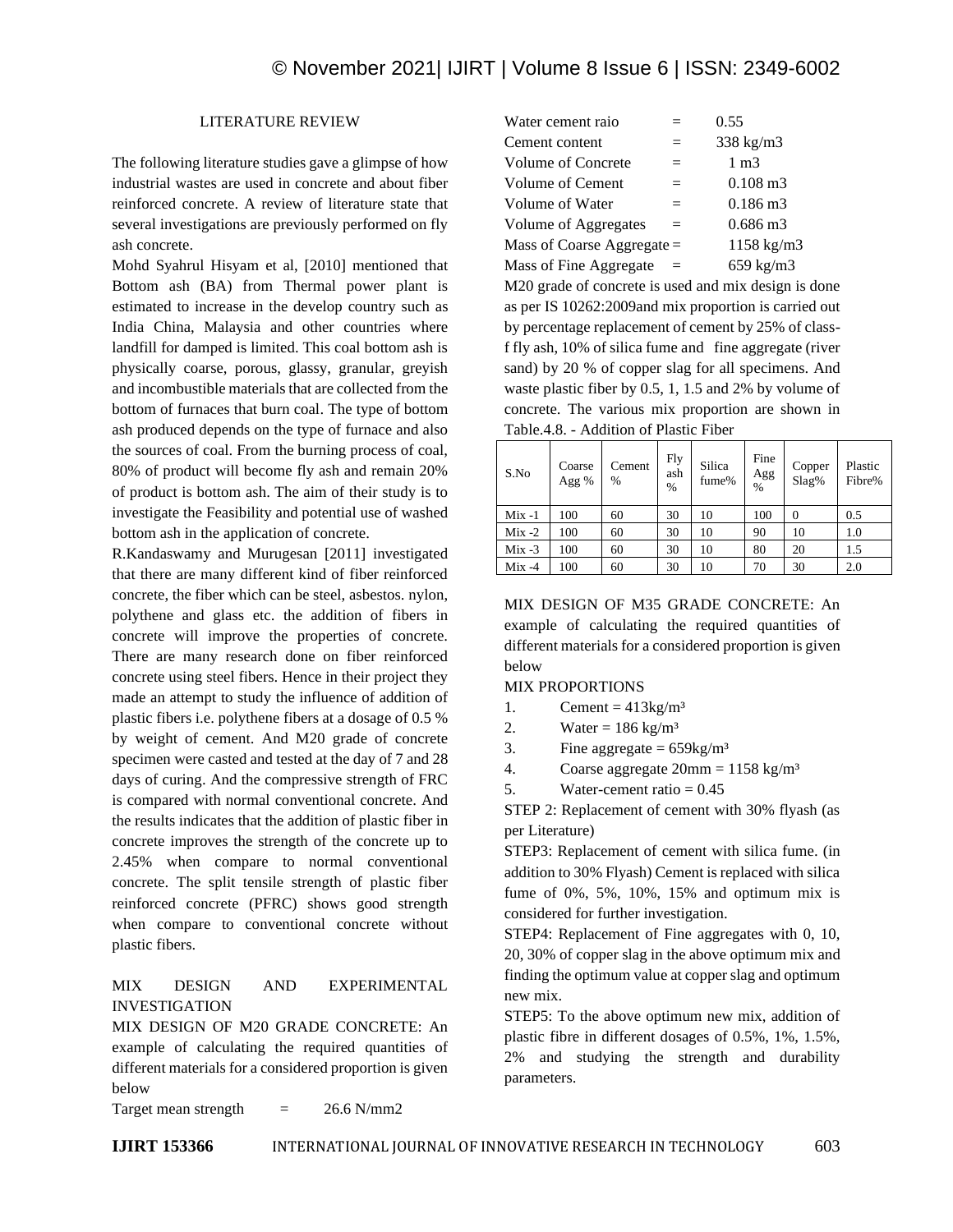M35 grade of concrete is used and mix design is done as per IS 10262:2009and mix proportion is carried out by percentage replacement of cement by 30% of classf fly ash, 10% of silica fume and fine aggregate (river sand) by 20 % of copper slag for all specimens. And waste plastic fiber by 0.5, 1, 1.5 and 2% by volume of concrete. The various mix proportion are shown in Table.4.9.

#### Table Mix Proportion

Replacement of Cement with Silica Fume

| S. No    | Cement<br>% | Flyash<br>$\%$ | Silica<br>fume<br>% | Fine<br>Aggregate% | Copper<br>Slag% |
|----------|-------------|----------------|---------------------|--------------------|-----------------|
| $Mix -1$ | 70          | 30             |                     | 100                |                 |
| $Mix -2$ | 65          | 30             |                     | 100                |                 |
| $Mix -3$ | 60          | 30             | 10                  | 100                |                 |
| $Mix -4$ | 55          | 30             | 15                  | 100                |                 |

By Literature Maximum Replacement of cement with fly ash is 30%.

Step : 2 Replacement of Sand with Copper Slag

| S.No        | Cement<br>% | Flyash<br>$\%$ | Silica<br>fume<br>$\%$ | Fine<br>Aggregate% | Copper<br>Slag% |
|-------------|-------------|----------------|------------------------|--------------------|-----------------|
| $Mix -1$    | 60          | 30             | 10                     | 100                |                 |
| $Mix -2$    | 60          | 30             | 10                     | 90                 | 10              |
| $Mix -3$    | 60          | 30             | 10                     | 80                 | 20              |
| $Mix -4$    | 60          | 30             | 10                     | 70                 | 30              |
| $T = 1.1$ . |             |                |                        |                    |                 |

Table

Addition of Plastic Fiber

| S.No     | Coa<br>rese<br>Agg<br>$\%$ | Cem<br>ent % | Fly<br>ash<br>$\%$ | Silic<br>a<br>fume<br>$\%$ | Fin<br>e<br>Ag<br>g<br>% | Coppe<br>Slag% | Plas<br>tic<br>Fibr<br>$e\%$ |
|----------|----------------------------|--------------|--------------------|----------------------------|--------------------------|----------------|------------------------------|
|          |                            |              |                    |                            | 10                       |                |                              |
| $Mix -1$ | 100                        | 60           | 30                 | 10                         | $\theta$                 | $\theta$       | 0.5                          |
| $Mix -2$ | 100                        | 60           | 30                 | 10                         | 90                       | 10             |                              |
| $Mix -3$ | 100                        | 60           | 30                 | 10                         | 80                       | 20             | 1.5                          |
| $Mix -4$ | 100                        | 60           | 30                 | 10                         | 70                       | 30             | 2                            |
| -- - -   |                            |              |                    |                            |                          |                |                              |

Table

#### CASTING OF CUBES

In this study totally 30 cubes of 150x150x150mm are casted. And after 24 hours the specimens are demoulded and kept in curing tank for curing. The cubes are used to determine the compression strength. After the 7 and 28 days of curing the cube specimens are tested and the results are obtained. The figure shows the cube casted.



#### CASTING OF CYLINDERS

In this study totally 30 cylinders of 100x300mm are casted. And after 24 hours the specimens are demoulded and kept in curing tank for curing. After the 7 and 28 days of curing the specimens are tested under hydraulic load using compressive testing machine. The cylinders are used to determine the split tensile strength. The figure shows the concrete cylinder.



Figure Cylinder specime

# CASTING OF BEAMS

In this study totally 30 cylinders of 100x100x500mm are casted. And after 24 hours the specimens are demoulded and kept in curing tank for curing. The prism are used to determine the flexural strength. After the 7 and 28 days of curing the beam specimens are tested and the results are obtained. The figure 4.8 shows the concrete prism.



Figure Beam specime

# COMPRESSIVESTRENGTH TEST OF CONCRETE FOR M20 GRADE

The cubes of size 150x150x150mm are tested for compressive strength at the age of 7 and 28 days and the results are shown in Figure . The cubes are taste during compressive testing machine (CTM). It can be seen that the average strength at7th and 28th day for mix-1 mix-2, mix-3, mix-4 specimens show high strength when compare to normal mix.

Step: 1 Replacement of Cement with Silica Fume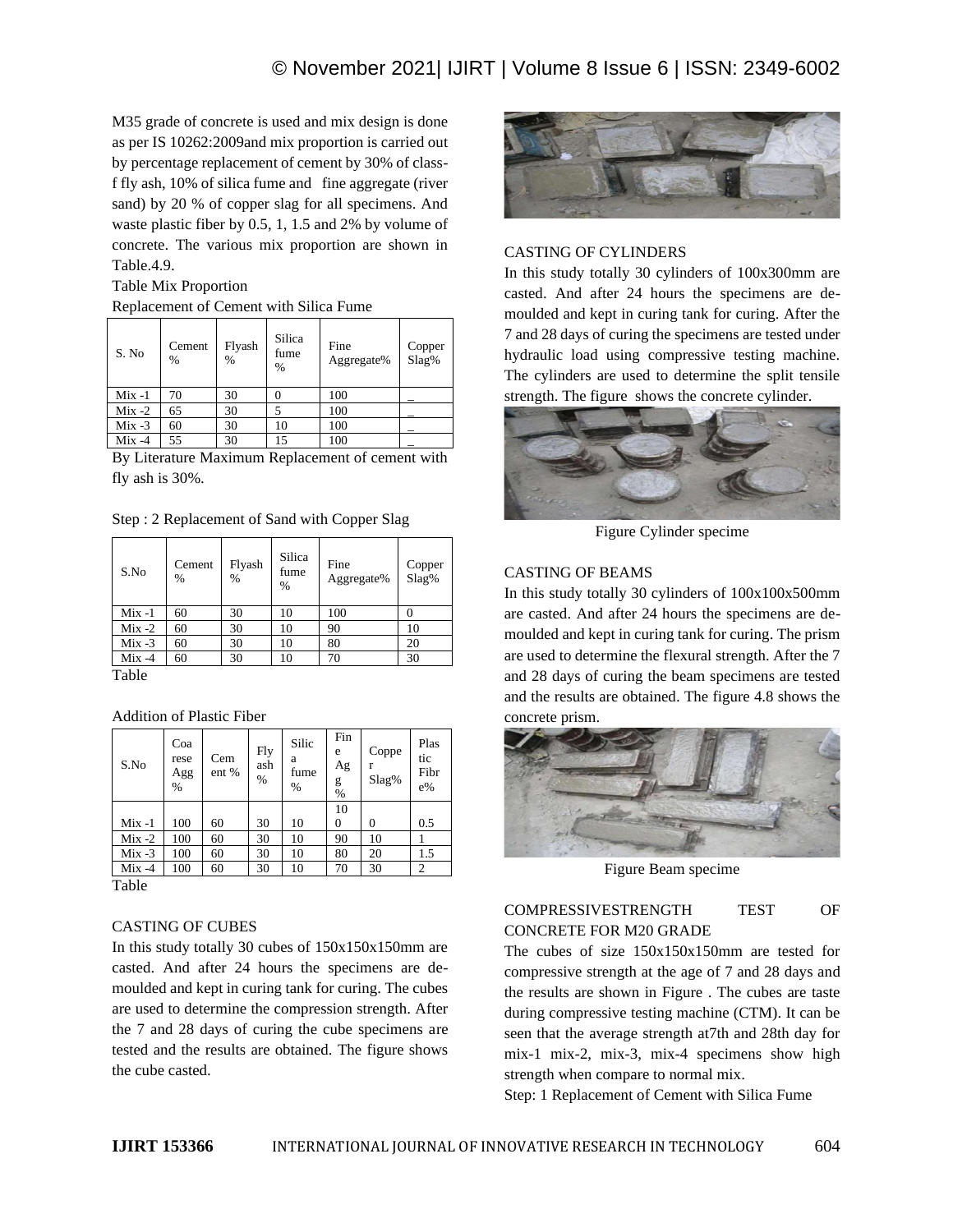# © November 2021| IJIRT | Volume 8 Issue 6 | ISSN: 2349-6002

| Mix Designation | 28 Days $(N/mm^2)$ |
|-----------------|--------------------|
| M1              | 30.2               |
| M <sub>2</sub>  | 30.5               |
| M <sub>3</sub>  | 30.6               |
| M <sub>4</sub>  | 30.4               |
| Table           |                    |



Graph

# SPLIT TENSILE STRENGTH TEST OF CONCRETE FOR M20 GRADE

The cylinders of size 150 mm diameter and length of 300 mm are tested for split tensile strength at the age of 7 and 28 days and the results are shown in Figure. The cylinders are tested using CTM. It is observed in the 7th and 28th day results that as the percentage of fiber increases the spilt tensile strength increases.

Addition of Plastic Fiber

Addition of Plastic Fiber

| Mix Designation | $28$ Days (N/mm <sup>2</sup> ) |
|-----------------|--------------------------------|
| M1              | 5.98                           |
| M <sub>2</sub>  | 6.02                           |
| M <sub>3</sub>  | 6.72                           |
| M <sub>4</sub>  | 6.12                           |
| Table           |                                |



Graph

# FLEXURAL STRENGTH TEST OF CONCRETE FOR M35 GRADE

The prisms of size 100x100x500 mm are tested for flexural strength at the age of 14 and 28 days and the results are shown in Figure . The prisms are tested using Universal testing Machine (UTM). And the flexural strength results of concrete with fibers shows high strength when compared to normal conventional concrete

| Mix Designation | $28$ Days (N/mm <sup>2</sup> ) |
|-----------------|--------------------------------|
| M1              | 6.2                            |
| M <sub>2</sub>  | 6.4                            |
| M <sub>3</sub>  | 6.9                            |
| M4              | 6.6                            |

Table



# DURABILITY TEST OF CONCRETE FOR M35 **GRADE**

Durability of concrete is determined by its ability to resist weathering action, chemical attack, abrasion, or any other process of deterioration, and will retain its original form, quality and serviceability when exposed to its environment. Durable concrete is result of proper design, proportioning, placement, finishing, testing, inspection and curing.



#### **CONCLUSIONS**

1.The optimum mix proportion is obtained when cement is replaced with 30% fly ash, 10% silica fume, fine aggregate is replaced with 20% of copper slag and added 1.5% of plastic fiber to M20 mix proportions.

a. There is an increase in compressive strength of 5.51 % is observed.

b. There is in increase in spilt tensile strength of 62.31% is observed .

c. There is in increase in flexural strength of 72.74% is observed.

d. There is in increase in durability for acid of 7.13% and for base of 7.38% is observed.